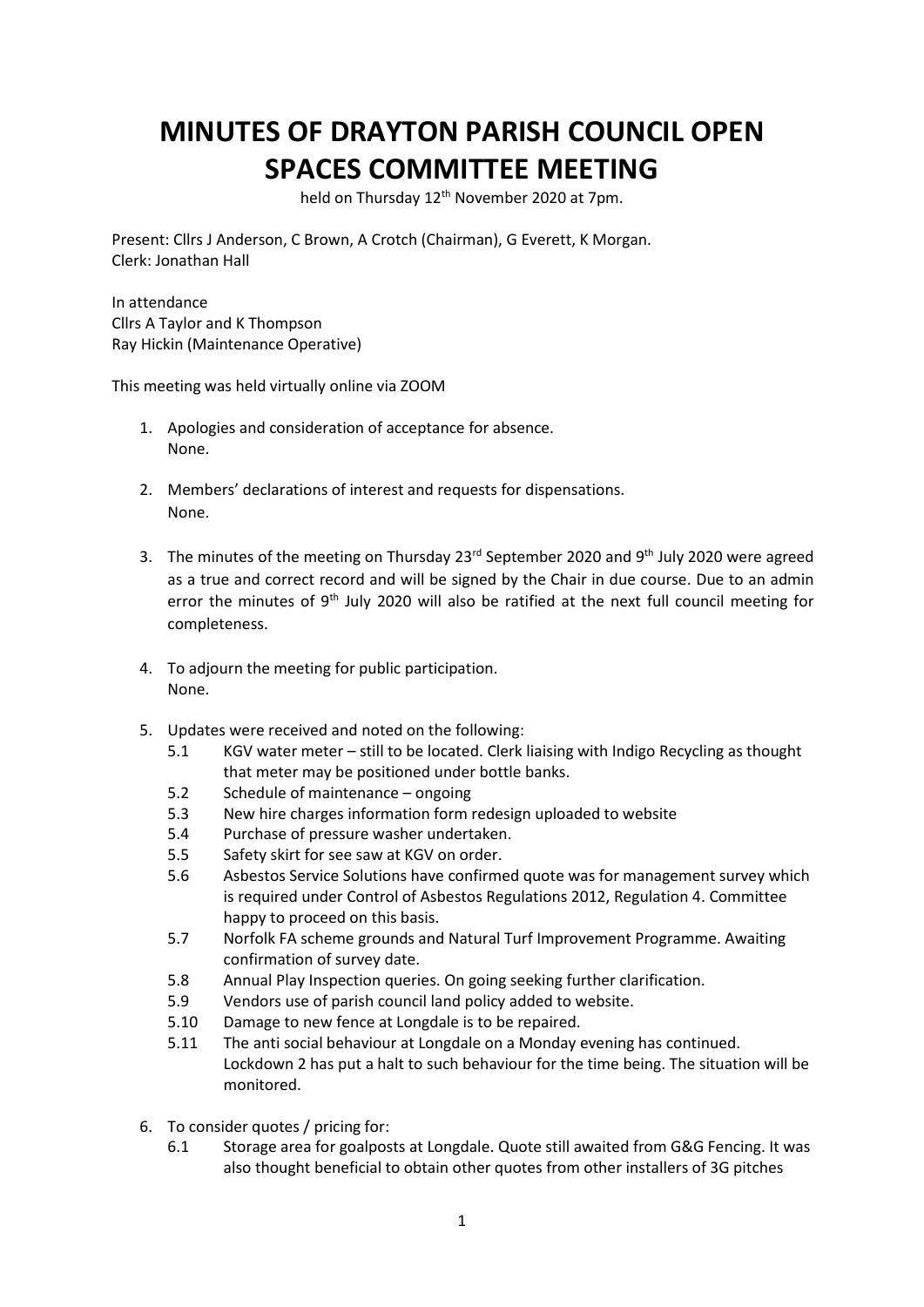such as the one based at Open Academy. Clerk to check position regarding planning permission requirements. Clerk to update Drayton Youth Football Club on position and to establish their financial contribution to the project.

- 6.2 Over head netting at IC Travel Ltd 3G arena. One quote received. Quote still awaited from G&G Fencing. Again further quotes to be obtained from companies specialising in this type of facility.
- 6.3 uPVC replacement frontage at KGV pavilion. Guide price received from BBH Windows Ltd. However, this issue was now thought to be part of a bigger project to assess the longer viability of the pavilion at KGV. Previous quotes obtained to repair/paint windows will be revisited by the Clerk to ascertain how quickly the work can be undertaken. Decision to appoint painting contractor delegated to Clerk. General maintenance identified within the building survey report should be considered with larger items such as replacing the roof to be priced within a viability report.
- 6.4 Safety surfacing around multi play at Florence Carter Memorial Park. **RESOLVED** to accept Wicksteed as contractors to undertake work. A site visit is required to firm up pricing. This work should be aimed to be done once Highways project at the park has been completed, as the same surfacing will be required in the gate mouths of the park.
- 6.5 Supply and installation of benches / picnic tables. **RESOLVED** to use Realise Futures as supplier. Clerk to forward image of octagonal tables to committee for approval. A site visit by councillors is required to agree final positions and consider requirement for hard standing surfaces which need installing before fitting of benches.
- 6.6 CCTV upgrade at Longdale. One quote received from AM security Ltd. It was agreed to obtain a quote from the current supplier and further quotes, to be considered at the Full Council meeting on 3<sup>rd</sup> December 2020 meeting.

The Chairman, with the agreement of the committee switched agenda items 7 and 8.

- 7. Invoices due during Lockdown 2. **RESOLVED** to reduce 3G lessee's invoice for one month's rent. Drayton Youth Football Club to be credited one month's rent at the start of the 2021/22 season.
- 8. Budget 2021/22

The draft budget documents have been circulated prior to the meeting. It was noted that COVID 19 would have an affect on the committee's income for this and the next financial year. Play area repairs (57) was adjusted up to £800. £10,000 was allocated to fencing projects at Longdale under code 507.

| It was recommended to increase reserves by: |  |
|---------------------------------------------|--|
| £4,000                                      |  |
| £1,000                                      |  |
| £1,000                                      |  |
| £5,000                                      |  |
| £15,000                                     |  |
| £10,000 (current balance -£4487.80)         |  |
|                                             |  |

It was also agreed to merge funds for KGV Enhancements, KGV rebuild and Buildings Maintenance into one fund called Pavilion Improvements and add £4,000